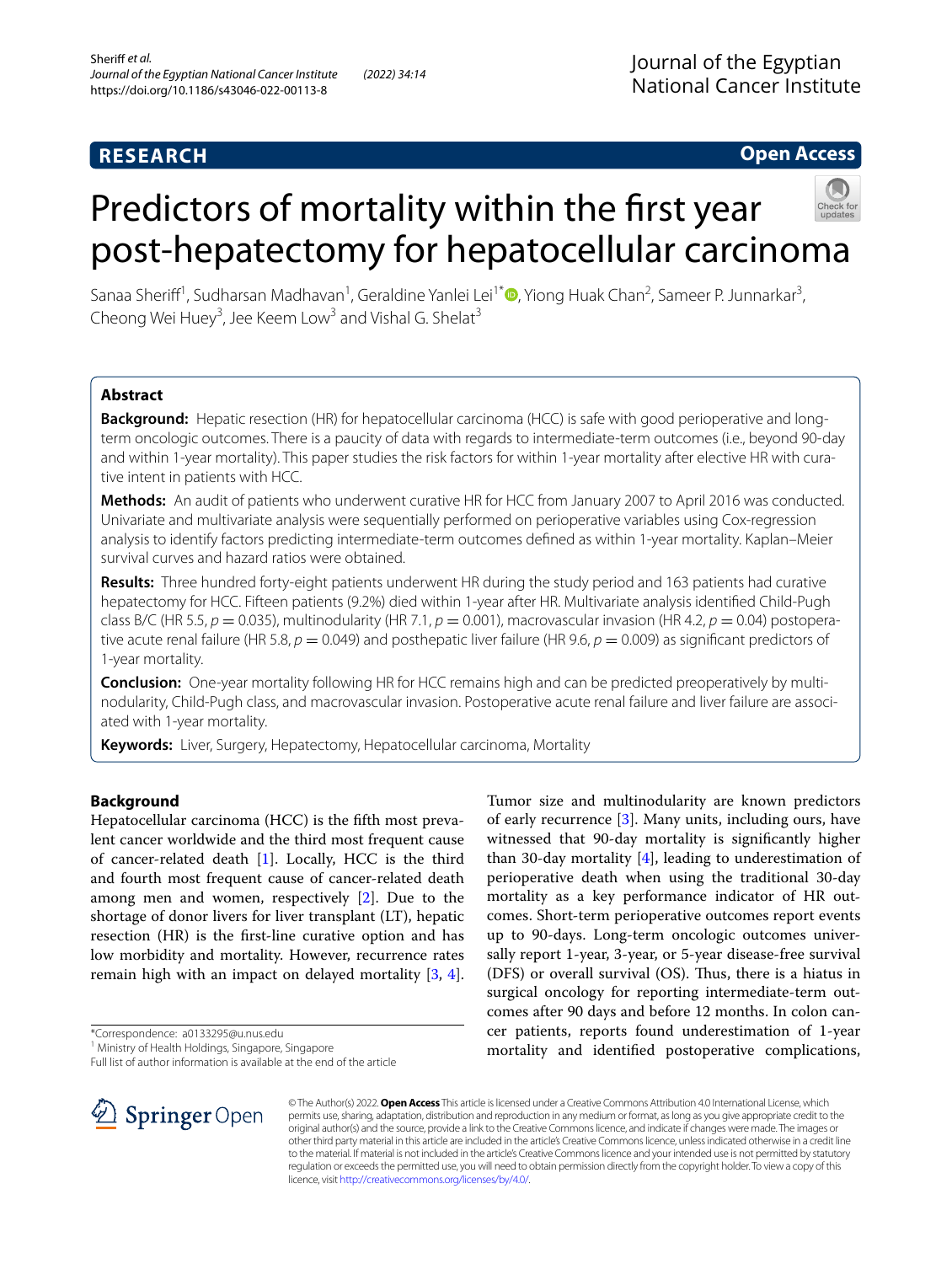emergency resection, and comorbidities as risk factors [[5\]](#page-9-4). Age, future liver remnant (FLR), and hepatic insuffciency [[6\]](#page-9-5) are associated with 90-day mortality risk following HR. Beyond 90-day mortality in HR is poorly studied and reported. In addition to tumor biology, early recurrence or treatment-related complications impact beyond 90-day mortality outcomes. Identifcation of mortality predictors within the frst year post-hepatectomy would aid in clinical decision-making, in particular when considering less invasive treatment options and alternative strategies to HR with lower morbidity risk, as well as in patient enrolment into clinical trials.

Radiofrequency ablation (RFA) with trans-arterial chemoembolization (TACE) has been studied and reported to have equivalent oncological outcomes compared with HR [\[7,](#page-9-6) [8](#page-9-7)]. A propensity score-matched analysis of 154 HCC patients with single 2–3-cm tumors by Lee et al. [\[9](#page-9-8)] reported no noticeable difference in local tumor progression, intrahepatic distant recurrence, disease-free survival, and overall survival when comparing HR with TACE–RFA combination therapy. A recent meta-analysis by Giu et al. [\[7\]](#page-9-6) also concludes that TACE– RFA combination therapy is associated with lower morbidity compared with surgery with comparable oncologic outcomes. Hence, in addition to 90-day mortality risk predictors, knowledge of predictors within 1-year mortality is vital as this could impact treatment recommendation, patients' quality of life, and patient choice. Our study aims to identify all factors predicting mortality within the frst year for patients undergoing HR with curative intent for HCC.

#### **Methods**

This is a retrospective audit of patients operated for HR at a university-afliated hospital from January 2007 to April 2016. Survival data of all the patients was obtained prospectively until February 2018. Patients included in the study were those who underwent curative open or laparoscopic surgery for HCC. Patients with cholangiocarcinoma and metastatic liver nodules were excluded. All the patients were discussed at the multidisciplinary tumor board meeting prior to surgery.

An anesthetist assessed every patient preoperatively at the pre-admissions counseling and evaluation clinic. Nonsurgical treatment modalities were ofered for patients deemed unft by the operating surgeon or those with a high cardiovascular risk as adjudged by an anaerobic threshold of < 11 ml/min/kg. An ICG retention value of > 15% at 15 min precludes major HR. Our institute offers liver-directed chemo- and radio-embolization as well as local thermal ablative therapies for suitable patients. The HPB consensus guidelines were used to recognize those with satisfactory FLR  $[10]$  $[10]$ . The Brisbane 2000 classifcation [[11\]](#page-9-10) was used to defne the types of resection. Only minor HRs were offered to Child-Pugh class  $B/C$  patients. The choice of technique (i.e., open versus laparoscopic or anatomical versus nonanatomical resection) was left to the individual surgeon.

Intraoperative fndings and postoperative complications were recorded. R1 resection indicates a histologically positive margin with tumor cells within 1 mm from the margin. The presence of any combined HCC and cholangiocarcinoma cases  $(n = 2)$  were excluded. Post-hepatectomy liver failure (PHLF) 1 (50–50 criteria), PHLF2 (peak serum bilirubin criteria), and PHLF3 (ISGLS criteria) were utilized as per their original defnitions [[12–](#page-9-11)[14](#page-9-12)]. Length of stay was calculated from the date of surgery to discharge date, both dates inclusive. Following discharge, patients were followed up with a physical examination, serum liver function tests, alphafetoprotein (AFP), and computed tomography (CT) scan at regular intervals of 3 to 4 months for the frst year and 4 to 6 months thereafter. Within 1-year mortality is defned as all-cause mortality within 12 months of the date of HR.

Descriptive statistics for quantitative data were expressed as median and range, while the qualitative data was expressed as *n* (%). For nominal data, chi-square or Fisher's exact test was performed. Paired metric data were analyzed using the Wilcoxon signed-rank test. Variables with *p* values < 0.1 in univariate analysis were entered for multivariate analysis with the Cox proportional hazard model. Statistical signifcance was defned as *p* < 0.05. Kaplan–Meier survival curves were generated for the pre-, intra-, and postoperative independent risk factors from multivariate analysis. All analyses were done using IBM SPSS Statistical Analysis Version 20.0.

#### **Results**

Between January 2007 and April 2016, 400 patients underwent HR at our institution. Thirty patients  $(7.5%)$ were excluded due to missing data for perioperative variables, and twenty-two patients (5.5%) were excluded for missing long-term oncologic outcome data. Out of 348 patients, 163 patients (46.8%) with a median age of 66 years (37–87 years) underwent HR with curative intent, and the diagnosis of HCC was confrmed histologically. The baseline characteristics of the patients are summa-rized in Table [1](#page-2-0). The median tumor diameter was 40 mm (1–200 mm), with 68 patients (41.7%) having tumors  $\geq$ 50 mm. Seventeen (10.4%) were of Child-Pugh class B/C, and over half (51.5%) had Hepatitis B. Seventy-four patients (45.4%) underwent major HR, and 101 (62.0%) had laparoscopic hepatectomy (Table  $1$ ). Thirty-day mortality was 3.7% ( $n = 6$ ), and 90-day mortality was 4.9% ( $n = 8$ ). Fifteen patients (9.2%) died within the first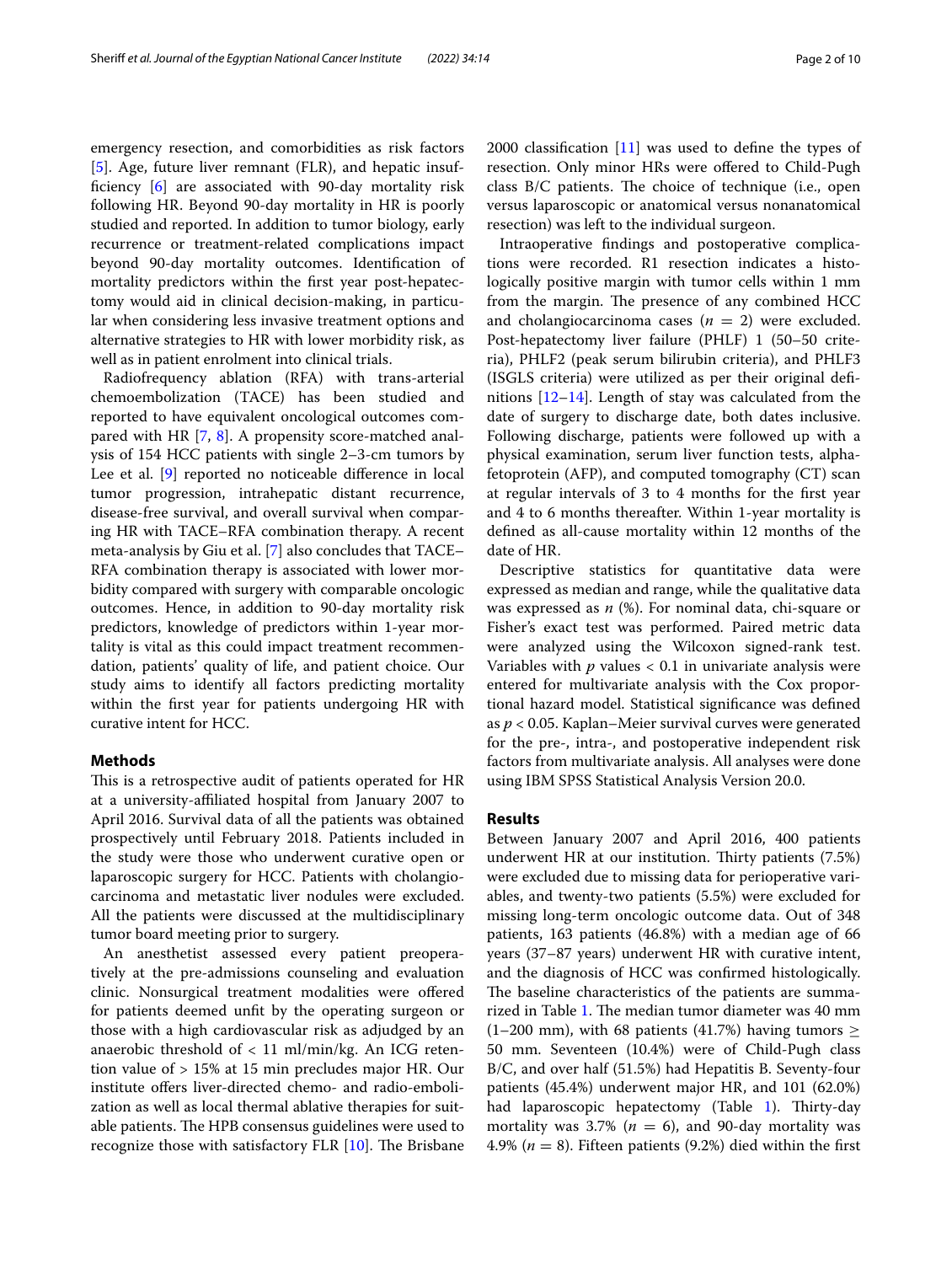#### <span id="page-2-0"></span>**Table 1** Demographic and clinic profle

|                                                   | Number ( $n = 163$ ) |
|---------------------------------------------------|----------------------|
| Age in years ( <i>median</i> ) (range)            | $66(37 - 87)$        |
| Male                                              | 135 (83%)            |
| American Society of Anesthesiology score > 2      | 89 (54.6%)           |
| Hypertension                                      | 108 (66.3%)          |
| Hyperlipidemia                                    | 90 (55.2%)           |
| Diabetes mellitus                                 | 69 (42.3%)           |
| Ischemic heart disease                            | 26 (16.0%)           |
| Body mass index > 27                              | 24 (14.7%)           |
| Hepatitis B                                       | 84 (51.5%)           |
| Hepatitis C                                       | 18 (11%)             |
| Child-Pugh class B/C <sup>a</sup>                 | 17 (10.4%)           |
| Alpha-fetoprotein level $\geq 1000$               | 26 (16%)             |
| Hemoglobin < 10 g/dL                              | $5(3.1\%)$           |
| Albumin (mg/dL) ( <i>mean</i> )                   | 37.60                |
| Creatinine (µmol/L) ( <i>mean</i> )               | 87.69                |
| Bilirubin (µmol/L) ( <i>mean</i> )                | 17.47                |
| Indocyanine green retention time at 15 min (mean) | 9.01                 |

<sup>a</sup> One patient was Child-Pugh class C.

year post-hepatectomy (Table [2](#page-2-1)). The median survival of patients with 1-year mortality was 9 months (range 0–11 months).

Table [3](#page-3-0) summarizes the univariate and multivariate analysis of preoperative variables. The following factors were associated with 1-year mortality: albumin < 35 g/dL (*p* = 0.064), prognostic nutritional index (*PNI*)  $<$  45 ( $p = 0.021$ ), platelet–lymphocyte ratio (*PLR*)  $\geq$  150  $(p = 0.089)$ , neutrophil–lymphocyte ratio  $(NLR) \geq 5$  (*p*)  $= 0.038$ ) and Child-Pugh B/C ( $p = 0.004$ ). Multivariate analysis identified Child-Pugh B or C (HR 5.5,  $p = 0.035$ , 95% confdence interval (*CI*) 1.130–26.551), and the presence of two or more tumors (HR 7.1, *p* = 0.001, 95% *CI* 2.305–21.899) as preoperative factors that were independently associated with mortality.

Table [4](#page-3-1) summarizes the univariate and multivariate analysis of intraoperative variables. The following factors were associated with 1-year mortality: open HR (*p*  $= 0.060$ ), major HR ( $p = 0.068$ ), macrovascular invasion (MAVI) ( $p = 0.001$ ), microvascular invasion ( $p = 0.035$ ), and blood loss of more than 1000 ml ( $p = 0.053$ ). Multivariate analysis identifed macrovascular invasion (HR 4.2, *p* = 0.043, 95% *CI* 1.046–17.191) as the only intraoperative factor that was independently associated with 1-year mortality. Eighteen patients (11.0%) were reported to have MAVI intraoperatively. Six patients with MAVI died within 1 year.

Table [5](#page-4-0) summarizes the univariate and multivariate analysis of postoperative variables. Multiple factors were associated with 1-year mortality: intensive care

| Macrovascular invasion         | 18 (11%)            |
|--------------------------------|---------------------|
| Microvascular invasion         | 47 (28.8%)          |
| Pringles maneuver used         | 27 (16.6%)          |
| Competing interests            | Competing interests |
| Major resection                | 74 (45.4%)          |
| Right hemihepatectomy          | 37 (50%)            |
| Left hemihepatectomy           | 21 (28.4%)          |
| Right trisectionectomy         | 12 (16.2%)          |
| Left trisectionectomy          | $1(1.4\%)$          |
| Central hepatectomy            | 3(4%)               |
| Minor resection                | 89 (54.6%)          |
| Laparoscopic resection         | 101 (62%)           |
| Multifocal $(> 2)$ tumors      | 43 (26.4%)          |
| Giant $(>10 \text{ cm})$ tumor | 32 (19.6%)          |
| Blood transfusion              | 30 (18.4%)          |
|                                |                     |

| Multifocal ( $\geq$ 2) tumors                                       | 43 (26.4%) |
|---------------------------------------------------------------------|------------|
| Giant ( $\geq 10$ cm) tumor                                         | 32 (19.6%) |
| <b>Blood transfusion</b>                                            | 30 (18.4%) |
| Pneumonia                                                           | 14 (8.6%)  |
| Acute renal failure                                                 | 7(4.3%)    |
| Urinary tract infection                                             | 6(3.7%)    |
| Pulmonary embolism                                                  | $1(0.6\%)$ |
| Intra-abdominal abscess                                             | 4(2.5%)    |
| <b>Bile leak</b>                                                    | 3(1.8%)    |
| Superficial surgical site infection                                 | 7(4.3%)    |
| Post-hepatectomy liver failure 1 (50-50 criteria)                   | 6(3.7%)    |
| Post-hepatectomy liver failure 2 (peak serum<br>bilirubin criteria) | 7(4.3%)    |
| Post-hepatectomy liver failure 3 (ISGLS criteria)                   | 25 (15.3%) |
| 30-Day mortality                                                    | 6(3.7%)    |
| 90-Day mortality                                                    | 8 (4.9%)   |
| One-year mortality                                                  | 15 (9.2%)  |

*ISGLS* International Study Group on Liver Surgery

unit admission ( $p < 0.001$ ), pneumonia ( $p < 0.001$ ), acute renal failure (ARF) (*p* < 0. 001), intra-abdominal abscess (*p* = 0.006), PHLF1 (*p* < 0.001), PHLF2 (*p* < 0.001), and PHLF3 ( $p < 0.001$ ). Multivariate analysis identified ARF (HR 5.8, *p* = 0.049, 95% *CI* 1.009–33.294) and PHLF3 (HR 9.6, *p* = 0.009, 95% *CI* 1.778–51.320) to be independently associated with 1-year mortality. Twentyeight patients (17.1%) experienced PHLF3, out of which almost 40% died within 1 year. There was a significantly higher incidence of PHLF3 in patients experiencing oneyear mortality (73.3% vs. 9.5%). Similarly, a total of seven patients experienced ARF, and six died within 1 year.

Child-Pugh B or C, multinodularity, MAVI, ARF, and PHLF3 were independent risk factors for 1-year mortality with a decrease in the 1-year survival rate from 93.2 to 70.6% ( $p = 0.001$ ) (shown in Fig. [1\)](#page-4-1), 95.8 to 76.7% (*p* < 0.001) (shown in Fig. [2](#page-5-0)), 93.8 to 66.7% (*p* < 0.001)

#### <span id="page-2-1"></span>**Table 2** Perioperative and oncologic outcomes

Tumor size (mm), median (range) 40 (1 – 200)

**Number (***n* = **163)**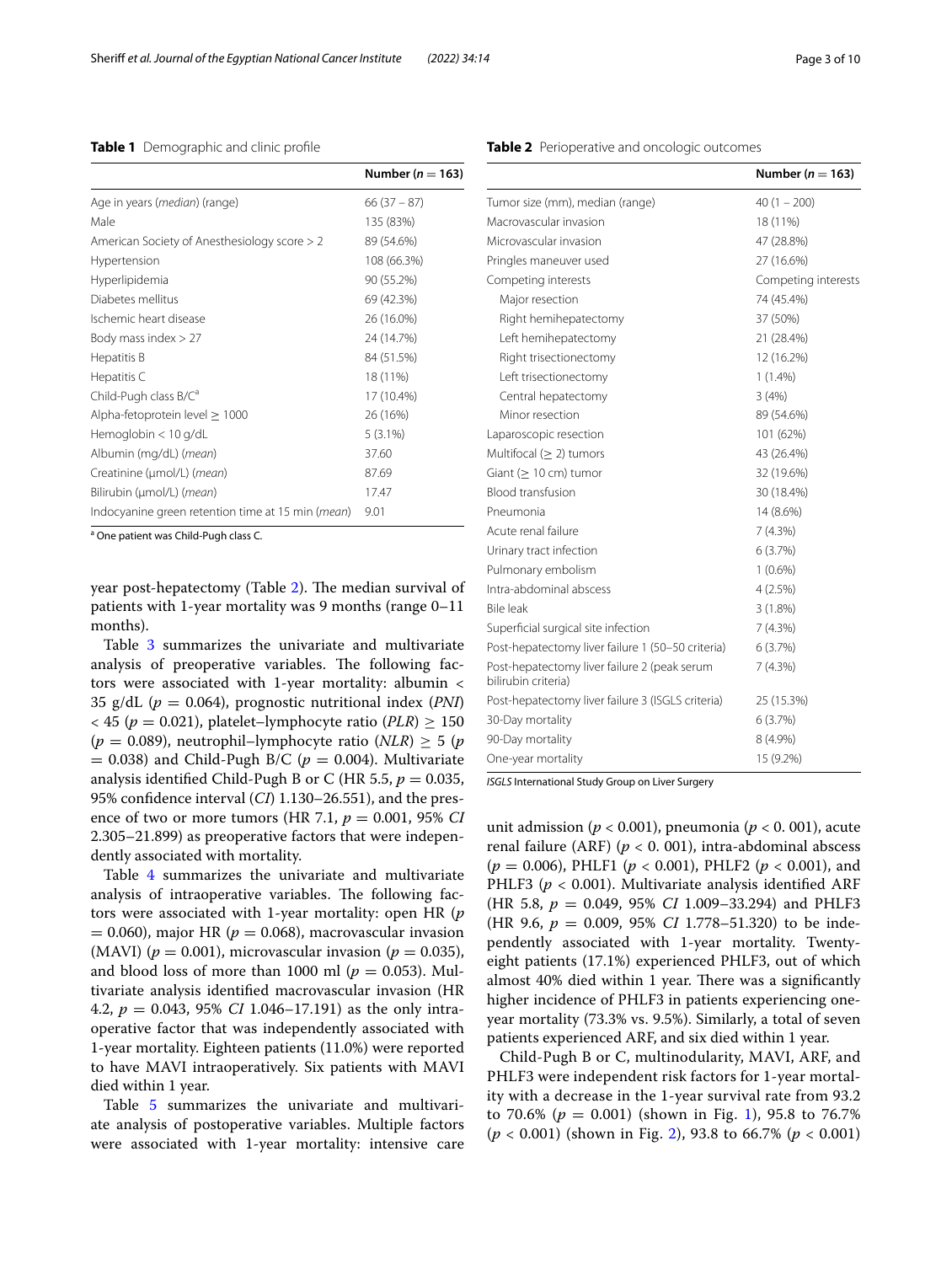### <span id="page-3-0"></span>**Table 3** Univariate and Multivariate analysis of preoperative variables predicting one-year mortality

| $n = 163$                                          | <b>Univariate</b><br>analysis |                         | <b>Multivariate</b><br>analysis |                        |
|----------------------------------------------------|-------------------------------|-------------------------|---------------------------------|------------------------|
|                                                    | p value                       | HR (95% CI)             | p value                         | HR (95% CI)            |
| Body mass index $> 27$                             | 0.297                         | $0.039(0.000 - 17.449)$ |                                 |                        |
| Age $> 60$ years                                   | 0.133                         | $0.453(0.161 - 1.272)$  |                                 |                        |
| Sex                                                | 0.257                         | $0.037(0.000 - 11.176)$ |                                 |                        |
| Hepatitis B                                        | 0.671                         | $0.803(0.291 - 2.213)$  |                                 |                        |
| Hepatitis C                                        | 0.584                         | $0.568(0.075 - 4.317)$  |                                 |                        |
| Hemoglobin < 10g/dL                                | 0.402                         | 2.380 (0.313-18.110)    |                                 |                        |
| Platelet < $150 \times 10^9$ /L                    | 0.986                         | $0.989(0.279 - 3.504)$  |                                 |                        |
| Albumin $<$ 35 g/L                                 | 0.064                         | 2.656 (0.945-7.466)     | 0.453                           | $0.549(0.114 - 2.633)$ |
| Prognostic nutritional index < 45                  | 0.021                         | 3.545 (1.211-10.375)    | 0.103                           | 2.974 (0.802-11.030)   |
| Platelet/lymphocyte ratio $\geq 150$               | 0.089                         | 2.412 (0.875-6.652)     | 0.189                           | 2.112 (0.692-6.447)    |
| Neutrophil/lymphocyte ratio $\geq$ 5               | 0.038                         | 3.368 (1.072-10.585)    | 0.839                           | $0.855(0.188 - 3.881)$ |
| Alpha-fetoprotein > 1000 ng/mL                     | 0.244                         | 1.973 (0.628-6.198)     |                                 |                        |
| Tumor ( $\geq 10$ cm)                              | 0.469                         | 1.526 (0.486-4.794)     |                                 |                        |
| Tumor ( $\geq$ 5 cm)                               | 0.147                         | 2.149 (0.765-6.037)     |                                 |                        |
| Bilirubin > 31 µmol/L                              | 0.531                         | 0.046 (0.000-710.247)   |                                 |                        |
| Child-Pugh B/C                                     | 0.004                         | 4.941 (1.685-14.491)    | 0.035                           | 5.479 (1.130-26.551)   |
| American Society of Anesthesiology score (ASA) > 2 | 0.319                         | 1.727 (0.590-5.052)     |                                 |                        |
| Eastern Cooperative Oncology Group (ECOG) > 1      | 0.726                         | 1.437 (0.189-10.930)    |                                 |                        |
| Tumors ( $\geq$ 2)                                 | 0.001                         | 5.897 (2.105-17.262)    | 0.001                           | 7.105 (2.305-21.899)   |

*CI* Confdence interval

<span id="page-3-1"></span>**Table 4** Univariate and multivariate analysis of intraoperative variables predicting 1-year mortality

| $n = 163$                        | Univariate analysis |                         | <b>Multivariate analysis</b> |                       |  |
|----------------------------------|---------------------|-------------------------|------------------------------|-----------------------|--|
|                                  | p value             | <b>HR (95% CI)</b>      | p value                      | <b>HR (95% CI)</b>    |  |
| Access                           | 0.060               | $0.240(0.054 - 1.064)$  | 0.223                        | $0.368(0.74 - 1.840)$ |  |
| Open conversion                  | 0.370               | $0.041(0.000 - 43.629)$ |                              |                       |  |
| Major resection                  | 0.068               | 2.717 (0.929-7.951)     | 0.682                        | 1.282 (0.391-4.20)    |  |
| Tumor rupture                    | 0.677               | $0.650(0.085 - 4.941)$  |                              |                       |  |
| Pringles                         | 0.269               | 1.907 (0.607-5.989)     |                              |                       |  |
| Tumor necrosis                   | 0.285               | 1.795 (0.614-5.253)     |                              |                       |  |
| <b>Macrovascular invasion</b>    | 0.001               | $6.102(2.166 - 17.187)$ | 0.043                        | 4.241 (1.046-17.191)  |  |
| Microvascular invasion           | 0.035               | 2.976 (1.079-8.211)     | 0.864                        | 1.127 (0.286-4.448)   |  |
| R1 resection                     | 0.836               | 0.049                   |                              |                       |  |
| Bile leak                        | 0.145               | 4.522 (0.594-34.453)    |                              |                       |  |
| Blood loss $(> 1000 \text{ mL})$ | 0.053               | 2.771 (0.986-7.789)     | 0.264                        | 1.841 (0.631-5.373)   |  |
| Blood transfusion                | 0.849               | 1.131 (0.319-4.008)     |                              |                       |  |

*CI* Confdence interval

(shown in Fig. [3\)](#page-6-0), 94.2 to 14.3% (*p* < 0.001) (shown in Fig. [4](#page-7-0)), and 97.1 to 56.0% (*p* < 0.001) (shown in Fig. [5\)](#page-8-0), respectively.

# **Discussion**

Five independent factors were associated with mortality within 1 year in HCC patients undergoing HR with curative intent: Child-Pugh B/C, multinodularity, MAVI, ARF, and ISGLS PHLF criteria.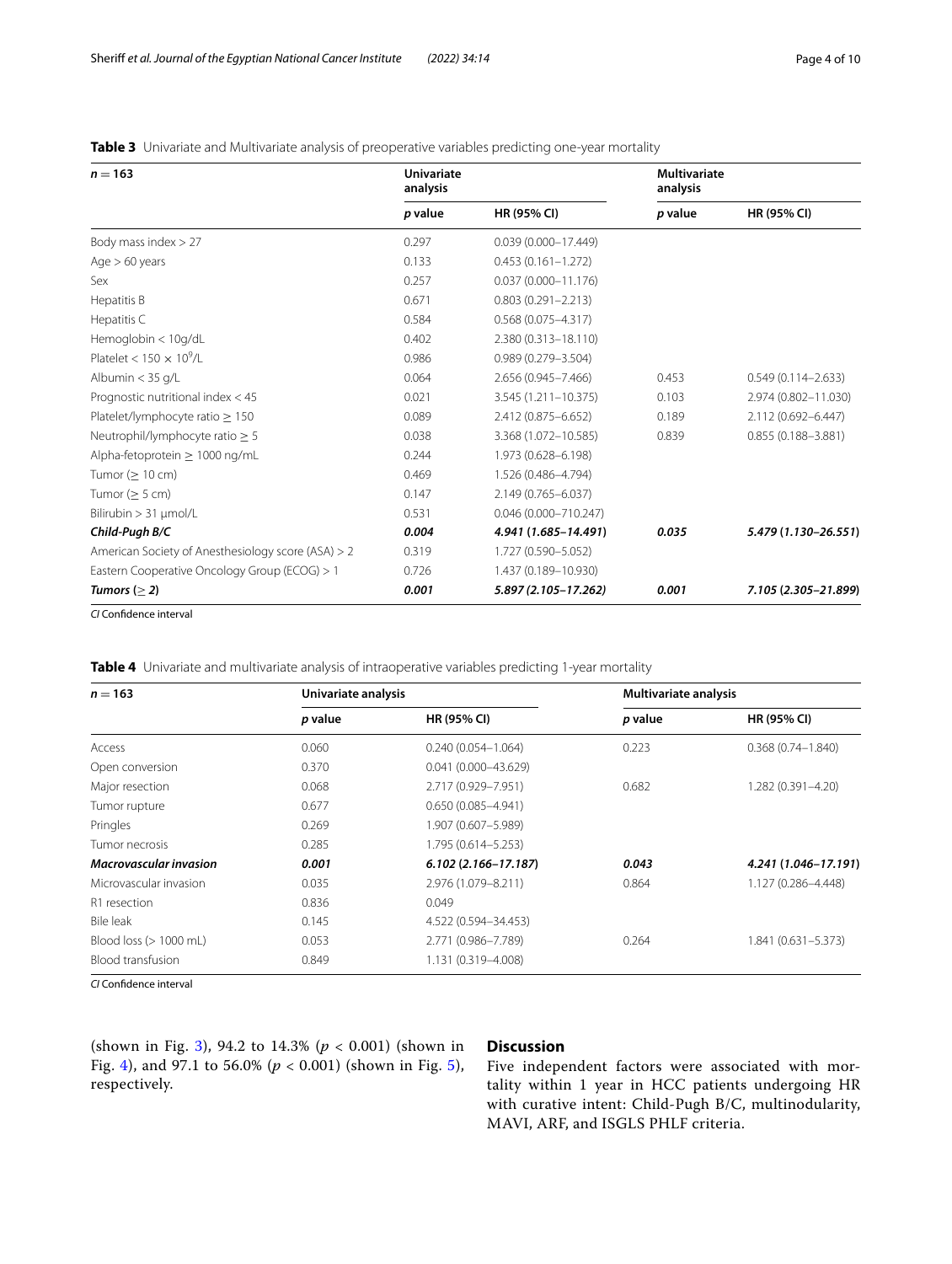<span id="page-4-0"></span>**Table 5** Univariate and multivariate analysis of postoperative variables predicting one-year mortality

| $n = 163$                                                        | Univariate analysis |                        | Multivariate analysis |                        |
|------------------------------------------------------------------|---------------------|------------------------|-----------------------|------------------------|
|                                                                  | p value             | <b>HR (95% CI)</b>     | p value               | <b>HR (95% CI)</b>     |
| Pneumonia                                                        | 0.001               | 16.233 (5.830-45.201)  | 0.193                 | 2.856 (0.588-13.875)   |
| Cardiac event                                                    | 0.001               | 11.241 (3.961-31.901)  | 0.308                 | 2.603 (0.414-16.381)   |
| Ascites                                                          | 0.023               | 4.325 (1.218-15.358)   | 0.448                 | 2.174 (0.292-16.187)   |
| Pleural effusion                                                 | 0.001               | 5.898 (2.136-16.286)   | 0.709                 | 1.365 (0.266-7.002)    |
| Acute renal failure                                              | 0.001               | 27.455 (9.329-80.802)  | 0.049                 | 5.795 (1.009-33.294)   |
| Urinary tract infection                                          | 0.610               | 0.047 (0.000-5964.790) |                       |                        |
| Superficial surgical site infection                              | 0.004               | 6.437 (1.813-22.857)   | 0.326                 | 3.172 (0.317-31.719)   |
| Intra-abdominal abscess                                          | 0.006               | 8.286 (1.854-37.041)   | 0.443                 | $0.433(0.056 - 3.535)$ |
| <b>Ileus</b>                                                     | 0.010               | 4.075 (1.390-11.943)   | 0.721                 | 1.411 (0.214-9.328)    |
| Post-hepatectomy liver failure 1 (50-50 criteria)                | 0.001               | 15.676 (4.839-50.783)  | 0.524                 | 1.763 (0.309-10.057)   |
| Post-hepatectomy liver failure 2 (peak serum bilirubin criteria) | 0.001               | 11.997 (3.751-38.368)  | 0.785                 | $0.728(0.075 - 7.115)$ |
| Post-hepatectomy liver failure 3 (ISGLS criteria)                | 0.001               | 19.761 (6.251-62.475)  | 0.009                 | 9.553 (1.778-51.320)   |
| High dependency stay                                             | 0.707               | 1.475 (0.194-11.220)   |                       |                        |
| Intensive care unit stay                                         | 0.001               | 9.238 (3.149-27.100)   | 0.628                 | 1.552 (0.263-9.167)    |

*CI* Confdence interval

<span id="page-4-1"></span>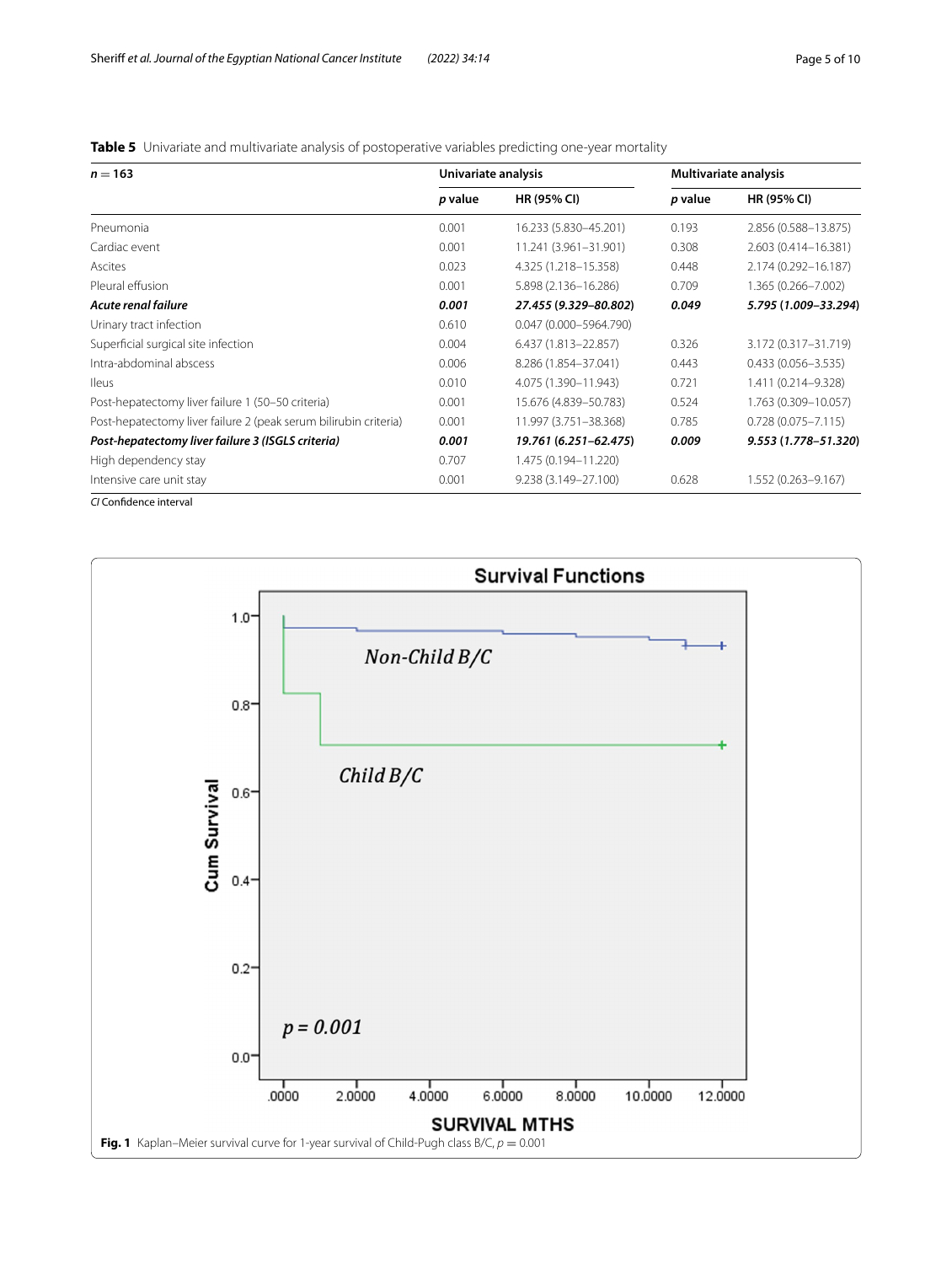

<span id="page-5-0"></span>Cirrhotic patients have increased perioperative general risk for both elective and emergency surgical procedures [[15,](#page-9-13) [16\]](#page-9-14). Our study showed that Child-Pugh stage B/C patients have a fve-fold risk of 1-year mortality. Due to high perioperative risk, patients with Child-Pugh class C are not candidates for HR, and we included one patient with Child-Pugh class C. Cirrhosis is also associated with poor oncologic outcomes. A study by Kojiro Taura et al. [[17\]](#page-9-15) reported a 5-year survival rate of 81%, 54%, and 28% in non-cirrhotic, Child-Pugh class A, and Child-Pugh class B following HR, respectively. This is attributed to either a recurrence or development of metasynchronous HCC in cirrhotic liver. Few studies have evaluated the short-term prognosis of cirrhosis on post-hepatectomy patients. Chopinet et al. [\[18\]](#page-9-16) reported acceptable shortterm mortality and morbidity in cirrhotic patients (up to Child-Pugh class B, 7 points) and suggested that HR can be considered if patients have normal indocyanine green test and no portal hypertension. TACE, while conventionally considered a palliative procedure, has shown to improve survival outcomes and improve quality of life in patients with unresectable HCC [\[7](#page-9-6)]. Saviano et al. [[8\]](#page-9-7) reported no statistical diference in a 3-year overall survival in cirrhotic patients who underwent TACE–RFA combination versus HR in the presence of large solitary tumors. In a recent meta-analysis comparing TACE–RFA combination versus surgery, Gui et al. have concluded that TACE–RFA combination has similar long-term oncologic outcomes with the beneft of lower morbidity compared with surgery [\[7](#page-9-6)]. Child-Pugh class B/C patients should be carefully evaluated and preoperatively optimized to reduce the risk of PHLF and mortality, ensuring that HR remains safe  $[18]$  $[18]$ , while considering TACE–RFA combination as an alternative therapy. TACE should be re-classifed as a 'curative adjunct' rather than palliative in its intent.

Our study, consistent with a study by Moriguchi et al. [[19\]](#page-9-17), showed that multifocal HCC is a risk factor associated with 1-year mortality. The European Association for the Study of the Liver (EASL) recommended LT instead of HR as a frst-line treatment for multinodular tumors  $[20]$  $[20]$ . They showed that the 5-year survival of LT in early HCC was comparable to those without malignancy (70%), and recurrence rates were less than 25%. However, due to the scarcity of donor organs, HR is still the frst-line surgical management in patients with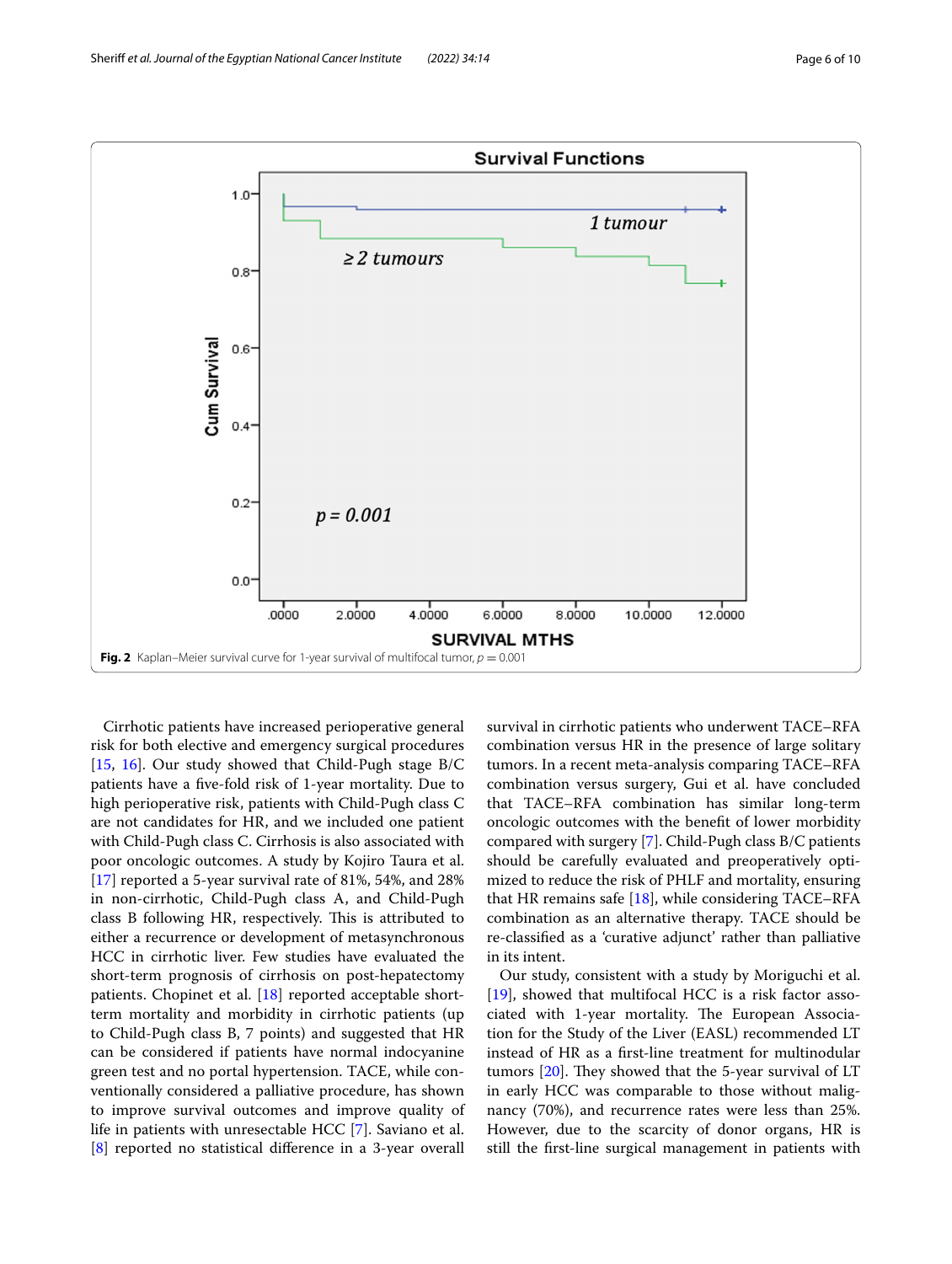

<span id="page-6-0"></span>HCC. Based on our results, surgery may not be an ideal option for patients with Child-Pugh class B/C and multinodular HCC. Recently, some studies have shown good surgical outcomes in select patients with multinodular tumors and well-preserved liver function. Cheung et al. [[21\]](#page-9-19) compared HR with combined resection and ablation in multinodular HCC. They showed that the combined therapy had longer median survival (53 vs. 44.5 months). Knowing the number of tumors would allow the surgeon to discuss and offer treatment that includes a combination of ablation, chemoembolization, and surgery that is individualized to each patient. Patients with multinodular HCC should be carefully monitored for recurrence and ofered enrolment into clinical trials. We did not study the pattern of 1-year mortality and hence unable to comment if this was associated with early HCC recurrence.

Our study showed that MAVI was associated with a fve-fold risk for 1-year mortality and this is consistent with other reports [[22](#page-9-20)]. MAVI of the hepatic or portal vein is part of the natural progression of HCC and is associated with a high recurrence rate even when treated with LT. Previously, portal vein thrombosis was considered a contraindication for LT, but techniques like thromboendovenectomy have emerged and redefned the role of LT and HR in patients with portal vein thrombosis [\[23](#page-9-21)]. Both portal and hepatic vein thrombosis are known to induce hepatic hypertrophy, which has the beneft in increasing the FLR, and hence MAVI is not an absolute contraindication of HR. In patients with MAVI, the median survival is less than 1-year, and BCLC recommends palliative Sorafenib treatment [[24\]](#page-9-22). Further stratifcation based on MAVI location has shown that tumor with hepatic vein or vena cava invasion had a meager median survival of less than 5 months, with postoperative mortality of 28% [[25\]](#page-9-23). This led to Mount Sinai Medical Centre no longer ofering HR in patients with MAVI, as this result is worse than medical treatment or no therapy at all. Based on our experience and available literature, we would caution against HR in patients with MAVI and multifocal HCC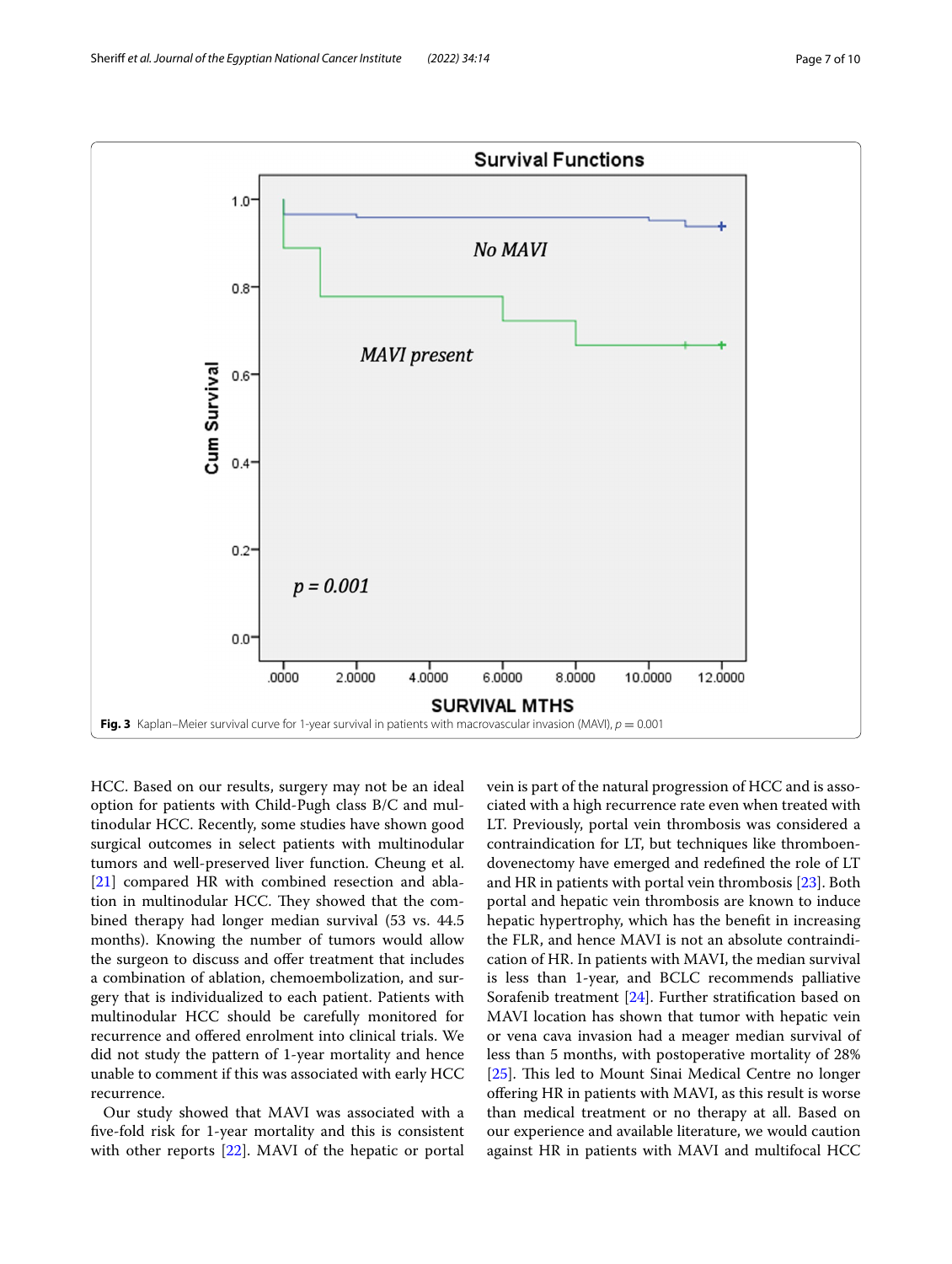

<span id="page-7-0"></span>as 1-year mortality risk is high, and the patient may enjoy survival advantage from TACE–RFA combination therapy [[7\]](#page-9-6). Hepatic venous invasion and portal venous invasion may have a diferent biologic basis and need to be considered separately. A recent study by Levi Sandri et al. [[26\]](#page-9-24) achieved a recurrence-free survival of 39.1 months in four BCLC stage C patients with portal vein thrombosis by doing yttrium-90 radio-embolization before LT. Our study did not compare the outcome between locationstratifed or perioperatively and intraoperatively known MAVI. Nevertheless, if MAVI is known on preoperative imaging, the patient should be counseled so that they can make informed decisions.

PHLF occurs in 4–19% of patients undergoing HR and is a severe complication that impacts mortality  $[27]$  $[27]$ . The variation in incidence arises due to the lack of a standardized defnition. As part of postoperative factors, our study looked at three well-established defnitions of PHLF. This variability of the definition is demonstrated in our study, where PHLF incidence was 3.7%, 4.3%, and 15.3% for PHLF1, 2, and 3, respectively. Only PHLF3 was statistically signifcant in the multivariate analysis of postoperative factors. In a study reporting 807 patients,

Rahbari et al. [\[14](#page-9-12)] reported ISGLS criteria predicted mortality (HR 13.80; 95% *CI* 4.27–44.61, *p* < 0.01). Validation of PHLF3 as a postoperative 1-year mortality predictor is essential. PHLF is best prevented by optimization of preoperative factors [\[27](#page-9-25)] and incorporating strategies like portal vein embolization, two-staged hepatectomy and associating liver partition and portal vein ligation for staged hepatectomy (ALPPS) [[28\]](#page-9-26) to ensure satisfactory FLR. Integrating active monitoring of INR and bilirubin on postoperative day fve can allow for early recognition of PHLF3, stratifcation of severity, and initiation of supportive organ therapy, and improving survival risk.

Postoperative ARF is a risk factor associated with 1-year mortality, which is consistent with a study by Saner et al. [\[29\]](#page-9-27), that reported 73% of patients with posthepatectomy ARF requiring dialysis died. In our study, 85% of ARF patients died, and seven patients (4.3%) experienced ARF. Lim et al. [\[30](#page-9-28)] suggested adequate volume expansion, use of diuretics or vasoactive drugs, and earlier postoperative renal replacement therapy for higherrisk patients.

Limitations of our study are retrospective, single-center study over a decade, and small sample size. Due to small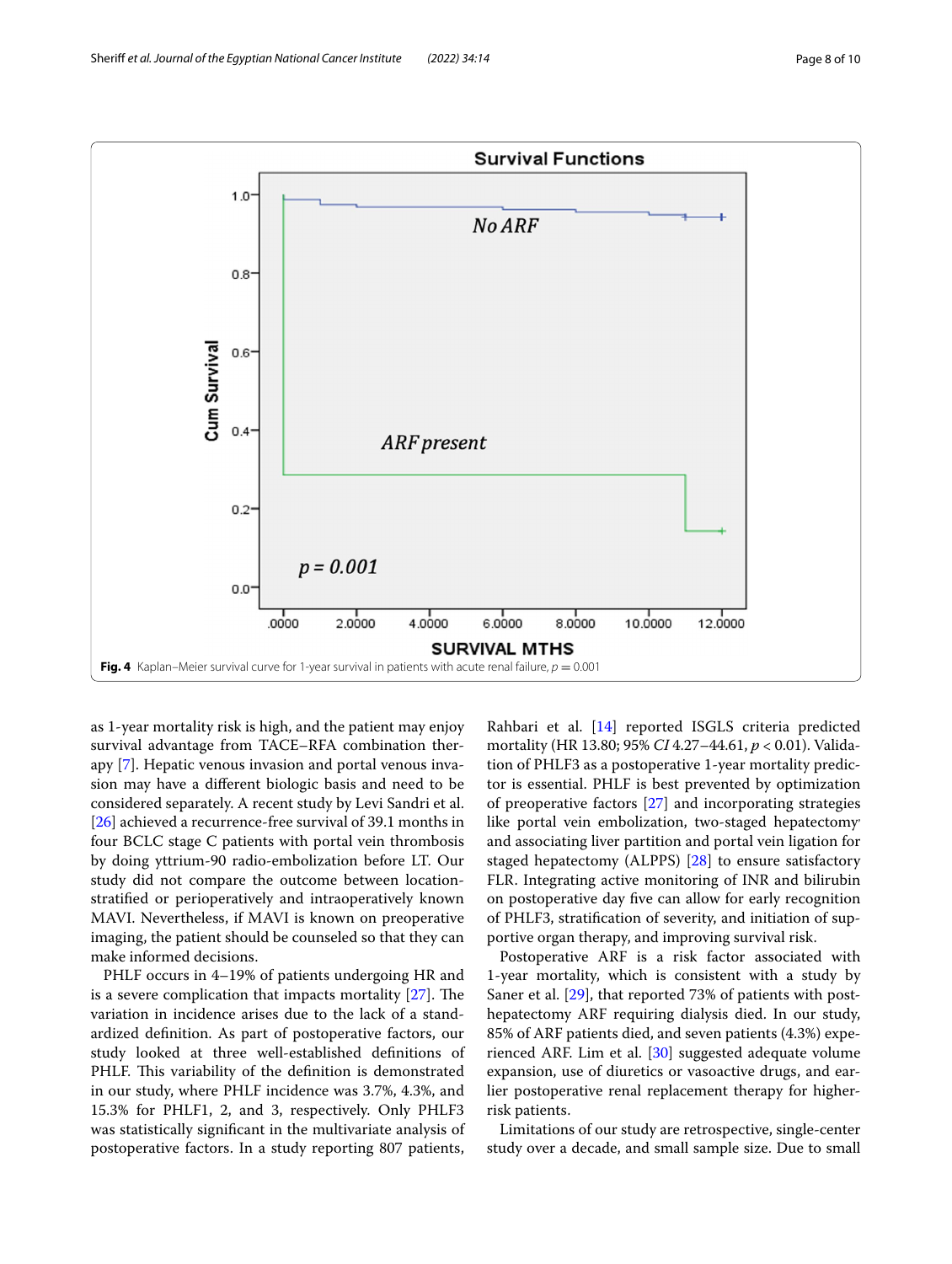

<span id="page-8-0"></span>sample and low event rate for mortality, the multivariate analysis showed wide confidence intervals. This impacts the precision of our study results. As there was only one patient with Child-Pugh class C, we have combined the data of Child-Pugh classes B and C. We did not categorize complications according to Clavien-Dindo classifcation and have reported each complication separately. We did not collect data related to the cause of mortality and if this was related or associated with the recurrence of HCC. We caution against generalizing the results as clinical profle, surgical technique, and technology and perioperative management would difer.

#### **Conclusions**

In conclusion, our study showed that Child-Pugh B or C, multinodularity, and macrovascular invasion were independent predictors of mortality within the frst year post curative hepatectomy, and postoperative renal or liver failure was associated with 1-year mortality. Knowing these risk factors can aid in clinical decision-making and the design of clinical trials.

#### **Abbreviations**

HR: Hepatic resection; HCC: Hepatocellular carcinoma; LT: Liver transplant; ALPPS: Associating liver partition and portal vein ligation for staged hepatectomy; DFS: Disease-free survival; OS: Overall survival; FLR: Future liver remnant; RFA: Radiofrequency ablation; TACE: Trans-arterial chemoembolization; PHLF: Post-hepatectomy liver failure; AFP: Alpha-fetoprotein; CT: Computed tomography; NLR: Neutrophil–lymphocyte ratio; CI: Confdence interval; MAVI: Macrovascular invasion; ARF: Acute renal failure.

#### **Acknowledgements**

None

#### **Authors' contributions**

SS, SM, and GL conducted data collection and interpretation and drafting of the manuscript. YHC was responsible for data analysis and interpretation and revision of the manuscript. SPJ, CWH, JKL, and VGS did conception of work, data interpretation, and critical revision of the manuscript. All authors have read and approved the fnal manuscript.

#### **Funding**

None

#### **Availability of data and materials**

The data that support the fndings of this study are available from the National Healthcare Group but restrictions apply to the availability of these data, which were used under license for the current study, and so are not publicly available. Data are however available from the authors upon reasonable request and with permission of the National Healthcare Group.

#### **Declarations**

#### **Ethics approval and consent to participate**

All patients undergoing liver resection provided written informed consent to participate in the liver standing order database approved by Institutional